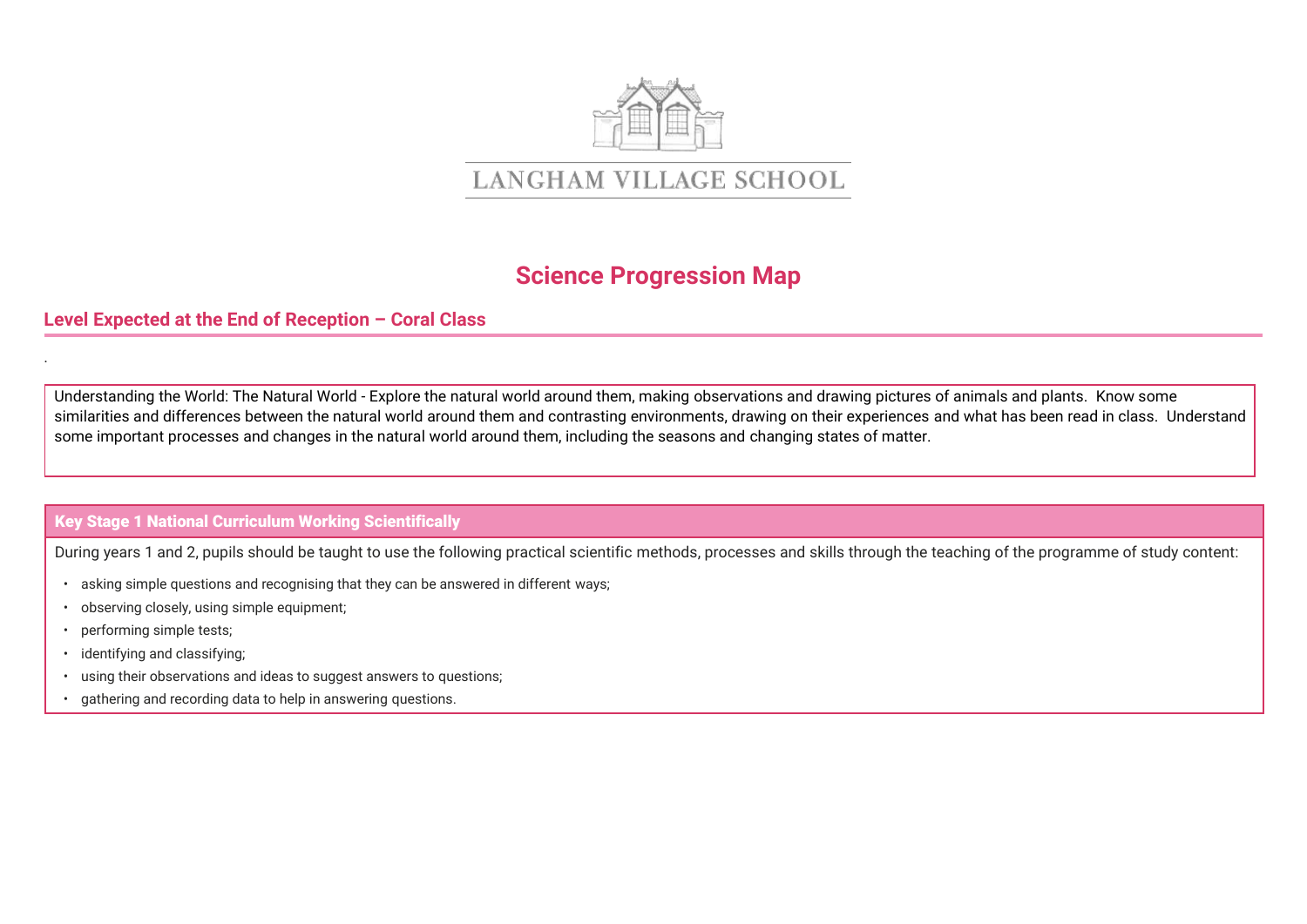| During years 3 and 4, pupils should be taught to use the following practical scientific<br>During years 5 and 6, pupils should be taught to use the following practical scientific<br>methods, processes and skills through the teaching of the programme of study content:<br>asking relevant questions and using different types of scientific enquiries to answer them;<br>planning different types of scientific enquiries to answer questions, including recognising<br>and controlling variables where necessary;<br>· setting up simple practical enquiries, comparative and fair tests;<br>taking measurements, using a range of scientific equipment, with increasing accuracy and<br>making systematic and careful observations and, where appropriate, taking accurate<br>precision, taking repeat readings when appropriate;<br>measurements using standard units, using a range of equipment, including thermometers<br>• recording data and results of increasing complexity using scientific diagrams and labels,<br>and data loggers;<br>classification keys, tables, scatter graphs, bar and line graphs;<br>· gathering, recording, classifying and presenting data in a variety of ways to help in<br>using test results to make predictions to set up further comparative and fair tests;<br>answering questions;<br>recording findings using simple scientific language, drawings, labelled diagrams, keys, bar<br>charts, and tables;<br>such as displays and other presentations;<br>reporting on findings from enquiries, including oral and written explanations, displays or<br>identifying scientific evidence that has been used to support or refute ideas or arguments.<br>presentations of results and conclusions;<br>using results to draw simple conclusions, make predictions for new values, suggest<br>improvements and raise further questions; | <b>Lower Key Stage 2 National Curriculum Working Scientifically</b>                 | Upper Key Stage 2 National Curriculum Working Scientifically                                                                                                                     |  |  |
|---------------------------------------------------------------------------------------------------------------------------------------------------------------------------------------------------------------------------------------------------------------------------------------------------------------------------------------------------------------------------------------------------------------------------------------------------------------------------------------------------------------------------------------------------------------------------------------------------------------------------------------------------------------------------------------------------------------------------------------------------------------------------------------------------------------------------------------------------------------------------------------------------------------------------------------------------------------------------------------------------------------------------------------------------------------------------------------------------------------------------------------------------------------------------------------------------------------------------------------------------------------------------------------------------------------------------------------------------------------------------------------------------------------------------------------------------------------------------------------------------------------------------------------------------------------------------------------------------------------------------------------------------------------------------------------------------------------------------------------------------------------------------------------------------------------------------------------------------------------------------------------|-------------------------------------------------------------------------------------|----------------------------------------------------------------------------------------------------------------------------------------------------------------------------------|--|--|
|                                                                                                                                                                                                                                                                                                                                                                                                                                                                                                                                                                                                                                                                                                                                                                                                                                                                                                                                                                                                                                                                                                                                                                                                                                                                                                                                                                                                                                                                                                                                                                                                                                                                                                                                                                                                                                                                                       |                                                                                     | methods, processes and skills through the teaching of the programme of study content:                                                                                            |  |  |
| and processes;<br>using straightforward scientific evidence to answer questions or to support their findings.                                                                                                                                                                                                                                                                                                                                                                                                                                                                                                                                                                                                                                                                                                                                                                                                                                                                                                                                                                                                                                                                                                                                                                                                                                                                                                                                                                                                                                                                                                                                                                                                                                                                                                                                                                         | identifying differences, similarities or changes related to simple scientific ideas | reporting and presenting findings from enquiries, including conclusions, causal<br>relationships and explanations of and a degree of trust in results, in oral and written forms |  |  |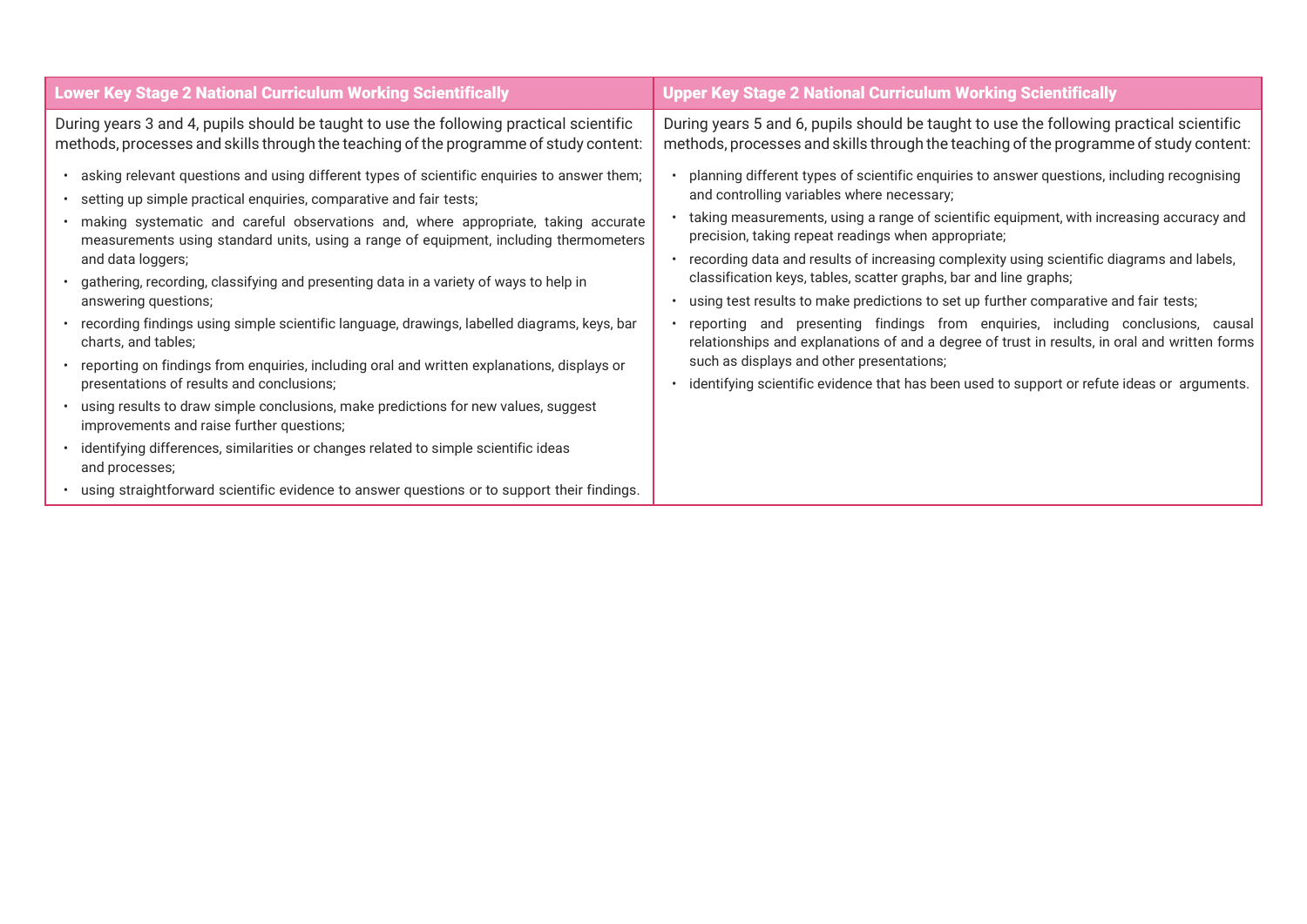|                                                                                                  | $KS1 -$ Amber Class                                                                                                                                                                                                                                                                                                                                                                                                                                                                                                                                                                                                                                  | <b>LKS2 - Quartz Class</b>                                                                                                                                                                                                                                                                                                                                                                                                                                                                                                                                                                                                                                                   | UKS2 - Jet Class                                                                                                                                                                                                                                                                                                                                                                                                                                                                                                                                                                                                                                                                                                                                                                                                                                                                                                                                                                                                                                                                                                          |
|--------------------------------------------------------------------------------------------------|------------------------------------------------------------------------------------------------------------------------------------------------------------------------------------------------------------------------------------------------------------------------------------------------------------------------------------------------------------------------------------------------------------------------------------------------------------------------------------------------------------------------------------------------------------------------------------------------------------------------------------------------------|------------------------------------------------------------------------------------------------------------------------------------------------------------------------------------------------------------------------------------------------------------------------------------------------------------------------------------------------------------------------------------------------------------------------------------------------------------------------------------------------------------------------------------------------------------------------------------------------------------------------------------------------------------------------------|---------------------------------------------------------------------------------------------------------------------------------------------------------------------------------------------------------------------------------------------------------------------------------------------------------------------------------------------------------------------------------------------------------------------------------------------------------------------------------------------------------------------------------------------------------------------------------------------------------------------------------------------------------------------------------------------------------------------------------------------------------------------------------------------------------------------------------------------------------------------------------------------------------------------------------------------------------------------------------------------------------------------------------------------------------------------------------------------------------------------------|
|                                                                                                  | <b>KS1 Science National Curriculum</b><br>Asking simple questions and recognising that they can be<br>answered in different ways.                                                                                                                                                                                                                                                                                                                                                                                                                                                                                                                    | <b>Lower KS2 Science National Curriculum</b><br>Asking relevant questions and using different types of<br>scientific enquiries to answer them.                                                                                                                                                                                                                                                                                                                                                                                                                                                                                                                               | <b>Upper KS2 Science National Curriculum</b><br>Planning different types of scientific enquiries to answer<br>questions, including recognising and controlling variables                                                                                                                                                                                                                                                                                                                                                                                                                                                                                                                                                                                                                                                                                                                                                                                                                                                                                                                                                  |
| <b>Tests</b><br>arative<br>and Comp<br><b>Out Fair</b><br>Carrying<br>and<br>Questions<br>Asking | Performing simple tests.<br>Children can:<br>explore the world around them, leading them to ask some<br>a<br>simple scientific questions about how and why<br>things happen;<br>begin to recognise ways in which they might answer<br>-b<br>scientific questions;<br>ask people questions and use simple secondary sources<br>$\mathbb{C}$<br>to find answers:<br>carry out simple practical tests, using simple equipment;<br>d<br>experience different types of scientific enquiries, including<br>e<br>practical activities;<br>talk about the aim of scientific tests they are working on;<br>with support, start to recognise a fair test.<br>g | Setting up simple practical enquiries, comparative and<br>fair tests.<br>Children can:<br>start to raise their own relevant questions about the world<br>a.<br>around them in response to a range of<br>scientific experiences;<br>start to make their own decisions about the most<br>appropriate type of scientific enquiry they might use to<br>answer questions;<br>recognise when a fair test is necessary;<br>help decide how to set up a fair test, making decisions<br>about what observations to make, how long to make them<br>for and the type of simple equipment that might be used;<br>set up and carry out simple comparative and fair tests.<br>$\mathbf{e}$ | where necessary.<br>Using test results to make predictions to set up further<br>comparative and fair tests.<br>Children can:<br>with growing independence, raise their own relevant<br>questions about the world around them in response to a<br>range of scientific experiences;<br>with increasing independence, make their own decisions<br>-b.<br>about the most appropriate type of scientific enquiry they<br>might use to answer questions;<br>explore and talk about their ideas, raising different kinds of<br>scientific questions;<br>ask their own questions about scientific phenomena;<br>select and plan the most appropriate type of scientific<br>enquiry to use to answer scientific questions;<br>make their own decisions about what observations to<br>make, what measurements to use and how long to make<br>them for, and whether to repeat them;<br>plan, set up and carry out comparative and fair tests to<br>answer questions, including recognising and controlling<br>variables where necessary;<br>use their test results to identify when further tests and<br>observations may be needed; |
|                                                                                                  |                                                                                                                                                                                                                                                                                                                                                                                                                                                                                                                                                                                                                                                      |                                                                                                                                                                                                                                                                                                                                                                                                                                                                                                                                                                                                                                                                              | use test results to make predictions for further tests.                                                                                                                                                                                                                                                                                                                                                                                                                                                                                                                                                                                                                                                                                                                                                                                                                                                                                                                                                                                                                                                                   |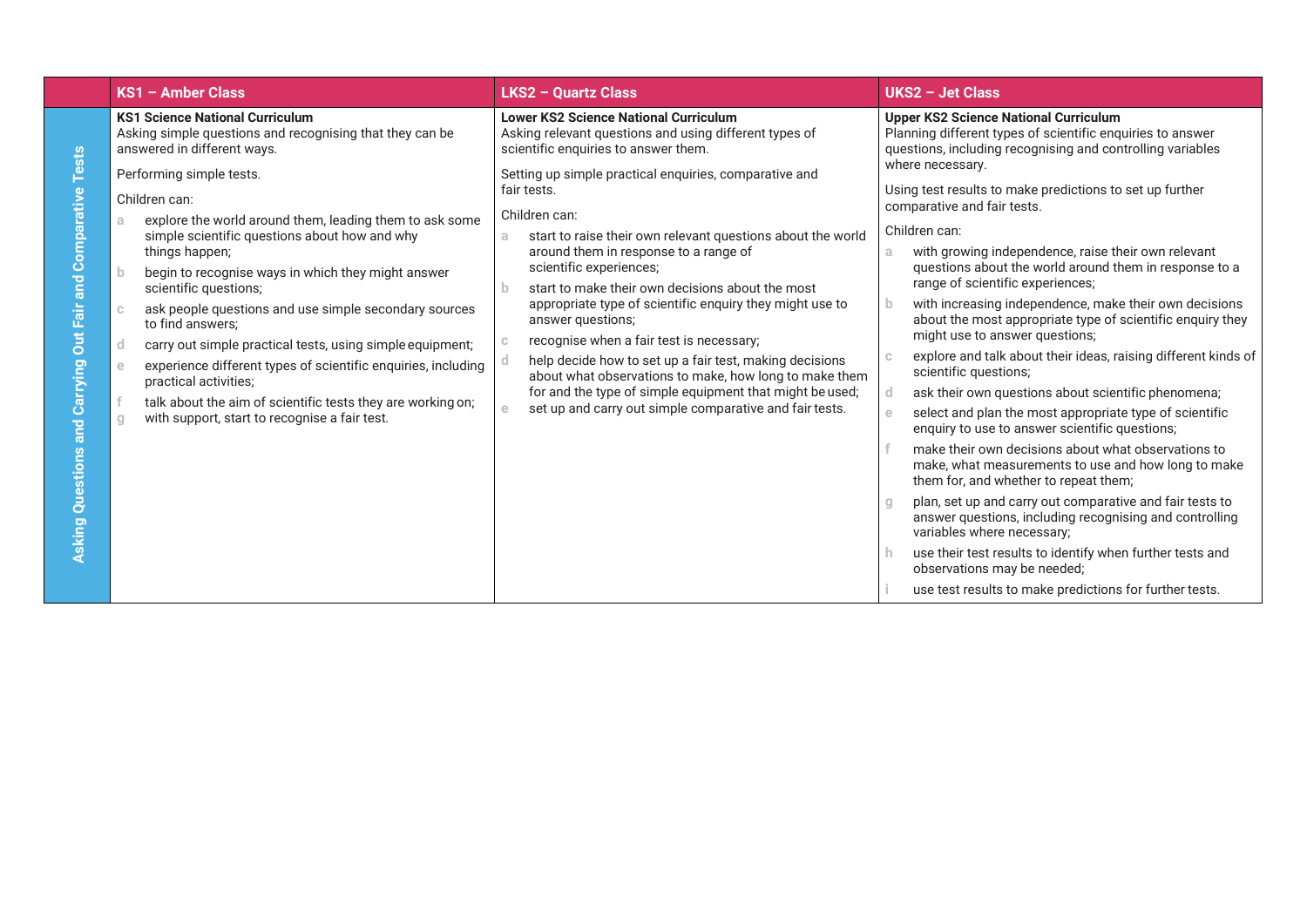| <b>Observing and Measuring</b><br>3<br>Durey<br>ក                    | <b>KS1 Science National Curriculum</b><br>Observing closely, using simple equipment.<br>Children can:<br>observe the natural and humanly constructed world<br>a.<br>around them:<br>$\mathbf{b}$<br>observe changes over time;<br>use simple measurements and equipment;<br>make careful observations, sometimes using equipment<br>to help them observe carefully.                                                                                                                                                                                                                                                        | <b>Lower KS2 Science National Curriculum</b><br>Making systematic and careful observations and, where<br>appropriate, taking accurate measurements using standard<br>units, using a range of equipment, including thermometers and<br>data loggers.<br>Children can:<br>make systematic and careful observations;<br>a<br>observe changes over time;<br>use a range of equipment, including thermometers and<br>$\mathbb{C}$<br>data loggers;<br>ask their own questions about what they observe;<br>d<br>where appropriate, take accurate measurements using<br>$\epsilon$<br>standard units using a range of equipment.                                                                                                                                                                                           | <b>Upper KS2 Science National Curriculum</b><br>Taking measurements, using a range of scientific equipment,<br>with increasing accuracy and precision, taking repeat readings<br>when appropriate.<br>Children can:<br>choose the most appropriate equipment to make<br>a.<br>measurements and explain how to use it accurately;<br>take measurements using a range of scientific equipment<br>b<br>with increasing accuracy and precision;<br>take repeat readings when appropriate;<br>C.<br>understand why we take an average in repeat readings.<br>d                                                                                                                                            |
|----------------------------------------------------------------------|----------------------------------------------------------------------------------------------------------------------------------------------------------------------------------------------------------------------------------------------------------------------------------------------------------------------------------------------------------------------------------------------------------------------------------------------------------------------------------------------------------------------------------------------------------------------------------------------------------------------------|---------------------------------------------------------------------------------------------------------------------------------------------------------------------------------------------------------------------------------------------------------------------------------------------------------------------------------------------------------------------------------------------------------------------------------------------------------------------------------------------------------------------------------------------------------------------------------------------------------------------------------------------------------------------------------------------------------------------------------------------------------------------------------------------------------------------|------------------------------------------------------------------------------------------------------------------------------------------------------------------------------------------------------------------------------------------------------------------------------------------------------------------------------------------------------------------------------------------------------------------------------------------------------------------------------------------------------------------------------------------------------------------------------------------------------------------------------------------------------------------------------------------------------|
| Classifying, Recording and<br>ata<br>≏<br>Presenting<br>Identifying, | <b>KS1 Science National Curriculum</b><br>Identifying and classifying.<br>Gathering and recording data to help in answering questions.<br>Children can:<br>use simple features to compare objects, materials and<br>a.<br>living things;<br>decide how to sort and classify objects into simple groups<br>with some help;<br>record and communicate findings in a range of ways<br>$\mathbb{C}$<br>with support;<br>sort, group, gather and record data in a variety of ways to<br>d.<br>help in answering questions such as in simple sorting<br>diagrams, pictograms, tally charts, block diagrams and<br>simple tables. | <b>Lower KS2 Science National Curriculum</b><br>Gathering, recording, classifying and presenting data in a<br>variety of ways to help in answering questions.<br>Recording findings using simple scientific language, drawings,<br>labelled diagrams, keys, bar charts, and tables.<br>Children can:<br>talk about criteria for grouping, sorting and classifying;<br>group and classify things;<br>b<br>collect data from their own observations<br>and measurements:<br>present data in a variety of ways to help in<br>answering questions;<br>use, read and spell scientific vocabulary correctly and with<br>$\triangle$<br>confidence, using their growing word reading and<br>spelling knowledge;<br>record findings using scientific language;<br>drawings, labelled diagrams, keys, bar charts and tables. | <b>Upper KS2 Science National Curriculum</b><br>Recording data and results of increasing complexity using<br>scientific diagrams and labels, classification keys, tables,<br>scatter graphs, bar and line graphs.<br>Children can:<br>independently group, classify and describe living things<br>a.<br>and materials;<br>use and develop keys and other information records to<br>identify, classify and describe living things and materials;<br>decide how to record data from a choice of<br>C.<br>familiar approaches;<br>record data and results of increasing complexity using<br>scientific diagrams and labels, classification keys, tables,<br>scatter graphs, bar graphs and line graphs. |